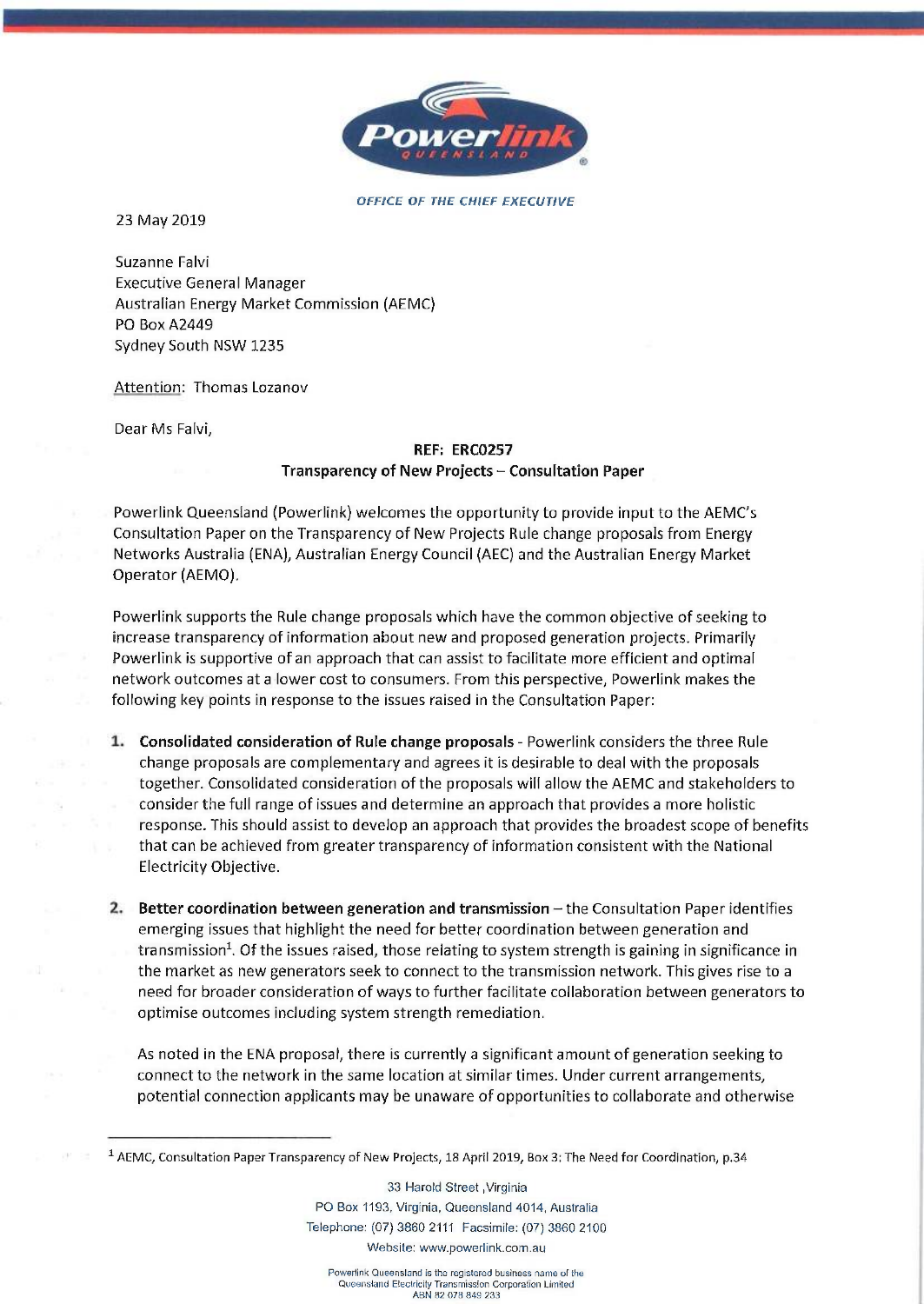have limited access to information that would support more efficient commercial decisions. A key objective of the ENA proposal is to increase the transparency of connection information to facilitate opportunities for greater efficiencies and improved decision making. This is becoming increasingly important given the significant change occurring in the NEM and to support efficient outcomes for customers. The Consultation Paper highlights system strength as a specific example of the type of efficient arrangements that could occur between generators.

While Powerlink recognises that this Rule change is not directly aimed at resolving some of the current challenges in the market regarding system strength, it considers that the AEMC and other market bodies must turn their minds to considering broader system strength issues. In particular, whether minimum levels of system strength should form part of a prescribed service and how to access potential latent system strength capacity in the system with a view to minimising the level of investment required and whole of system costs.

Notwithstanding this, Powerlink considers that ENA's Rule change proposal will assist to facilitate greater coordination between generation and transmission. Powerlink supports ongoing and broader consideration of these issues through the 2019 Coordination of Generation and Transmission Investment Review and related consultations.

3. Greater transparency of information will support better decision making - Powerlink agrees that transparency of information is a key requirement for the efficient operation of the NEM. Access to the latest available and reliable information by market participants can facilitate more efficient and better commercial, operational and planning decisions and ultimately lead to optimal outcomes that lower costs for consumers.

Powerlink considers improved transparency of information resulting from the Rule changes will provide opportunity for improved investment analysis and decisions by generators. This should lead to more efficient locational decisions that balance the quality of fuel resources (wind and solar) with other local factors such as available network capacity and the impact on marginal loss factors (MLFs). This is becoming increasingly important given the large number of generators connecting to the network and the resulting year on year fluctuations in MLFs.

From a planning perspective, the timing of the release of information proposed by the Rule changes and anticipated benefits of greater transparency of new generation projects also supports the objectives of related initiatives intended to improve planning decision making.

4. Non-commercially sensitive information - Powerlink considers the ENA proposal and its proposed timing of publication of information including from connection enquiries strikes a better balance between maximising opportunities for cooperation between generators with commercial considerations and networks.

ENA proposes TNSPs publish basic connection information from a valid connection enquiry. The Consultation Paper seeks feedback on this proposed timing. In Powerlink's experience, basic connection information is already generally publicly available at the compliant connection enquiry stage. This is due to proponents having lodged development approvals and prior to that, having carried out early land acquisition and development approval preparatory activities as well as discussions with local government, government authorities, consultants and the community. While the information is publicly available and therefore accessible, there are significant